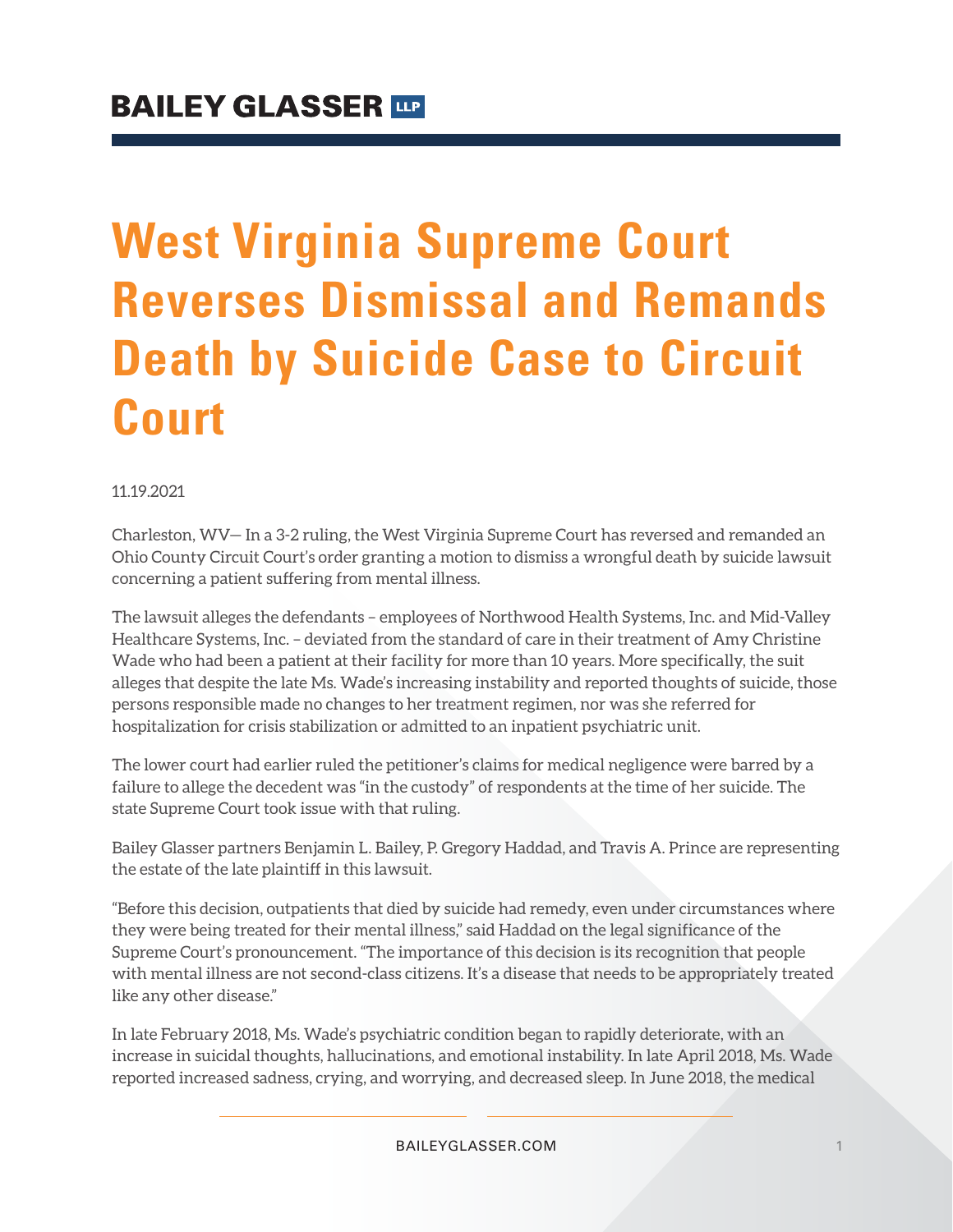# **BAILEY GLASSER TIP**

#### WEST VIRGINIA SUPREME COURT REVERSES DISMISSAL AND REMANDS DEATH BY SUICIDE CASE TO CIRCUIT COURT

providers noted Ms. Wade was not sleeping and that she had talked about suicide three times in a week. On June 20, 2018, was presented for emergency room treatment because of a state of panic. Ms. Wade committed suicide on June 30, 2018.

The defendants disclaimed any responsibility for Ms. Wade's death on the grounds she was not in their custodial care, or "custody." Despite the fact of her disheveled appearance and repeated threats of suicide, the defendants made no changes related to her medication and treatment, the complaint further alleges.

"After careful review of the briefs and the parties, their oral arguments, the appendix record, and the applicable law, we find that the circuit court erred in concluding that this Court's precedent requires a decedent to be in the 'custody' of a health care provider to assert claims for deviations from the standard of care proximately resulting in a decedent's suicide. Accordingly, we reverse the circuit court's dismissal of the case and remand for further proceedings," the state Supreme Court said in its Nov. 16 ruling.

The ruling goes on to further state that "it would defy logic to permit a health care provider to evade liability for failing to properly admit a patient on the basis that the patient was not admitted."

Haddad said the Bailey Glasser team is looking forward to representing Ms. Wade in the courtroom.

"In this case, the lower court never gave our client a chance to present her case resulted in justice being denied," said Haddad. "We look forward adjudicating this lawsuit in court soon because we believe in treating people with mental health issues fairly."

#### **About Bailey Glasser LLP**

Bailey Glasser was founded in 1999 by Ben Bailey and Brian Glasser in Charleston, West Virginia. Since then, the firm has grown to more than 80 lawyers located in 17 offices including Birmingham, AL; Oakland, CA; Washington, DC; Wilmington, DE; St. Petersburg, FL; Boston, MA; St Louis, MO; Boise, ID; Chicago, IL; Cherry Hill, NJ; Westchester, NY; and Morgantown and Charleston, WV. Clients rely on Bailey Glasser to handle the most challenging and consequential legal issues regionally and nationwide—using a trial-focused approach to protect the interests of its clients. The firm's personal injury lawyers regularly handle a broad array of litigation matters -- ranging from trucking accidents, to medical malpractice, to traumatic brain injuries, to birth injury cases, and many other types of cases.

For more information, visit baileyglasser.com.